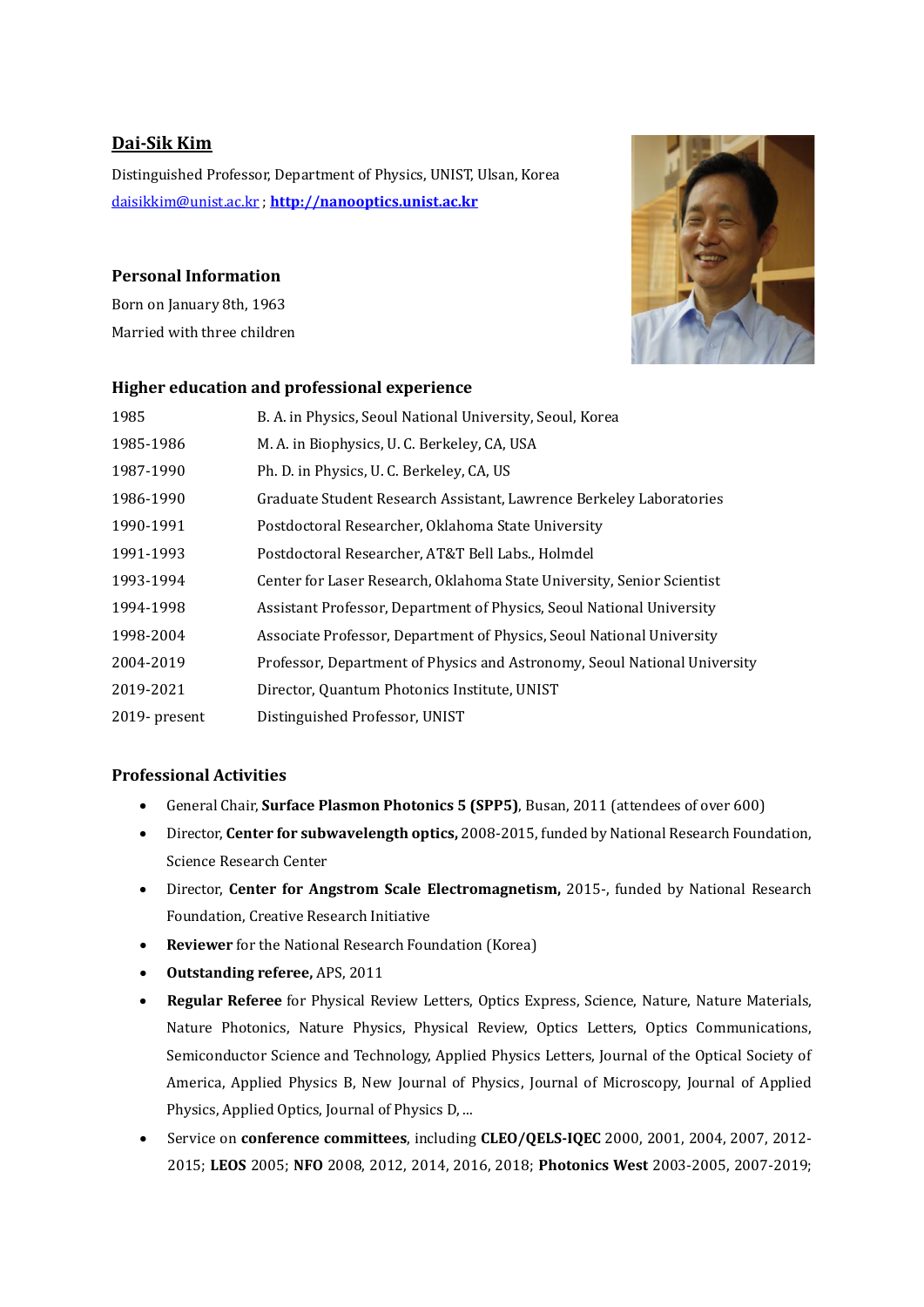**SPIE Optics and Photonics** 2009-2018, **SPP** steering committee 2011-2019

• **Member** of the Korean Academy of Science and Technology, Korean Physical Society, Optical Society of Korea, Optical Society of America, American Physical Society

# **Editorship, Awards and Honours**

| 2017 | VAJRA (Visiting Advanced Joint Research Award) Faculty (IIT Bombay) by Department of         |
|------|----------------------------------------------------------------------------------------------|
|      | Science & Technology of India                                                                |
| 2016 | KAST, Korean Academy of Science and Technology                                               |
| 2016 | <b>Topical Editor for Optics Letters</b>                                                     |
| 2015 | <b>Editorial Board Member of Scientific Reports</b>                                          |
| 2013 | Korean Science Award                                                                         |
| 2012 | Seoul National University Research Award                                                     |
| 2011 | Seoul National University College of Natural Sciences Research Award                         |
|      | American Physical Society Fellow                                                             |
|      | "For important contributions to ultrafast optical processes in semiconductors and near-field |
|      | studies of plasmonics"                                                                       |
| 2009 | <b>Optical Society of America Fellow</b>                                                     |
|      | "For contributions to ultrafast studies of semiconductors, plasmonics and near-field optics" |
|      | Sung-Do Optics Scientist Award by Optical Society of Korea                                   |
| 2005 | Selected as one of ten 'Star Faculties' by Korea Ministry of Education                       |
| 2002 | Korea Young Scientist Award                                                                  |
| 1997 | Lotte Fellow                                                                                 |

#### **Research Interests**

Terahertz nanotechnology, Ultrafast phenomena in semiconductors, Nano-optics and surface plasmon photonics, optical vector field mapping, Terahertz near-field phenomena, Optical magnetism

#### **Major Recent Achievements**

Deveopment of zerogap; closable gap technologies (ref. [1, 2]).

Fabrication of Angstrom- and nano gap of millimeter to centimeter length for linear and nonlinear optical purposes (ref. [3-5] of *Selected publications*).

Nano manipulation of terahertz molecular cross sections and phase transition temperatures (ref. [6-8]). Nano field mapping of electric and magnetic fields of light (ref. [9] and ref. [10]).

# **Research Vision**

With diverse experiences in spectroscopy and materials, combined with wafer-length tunable nano and Angstrom gap technologies, I aim to make something out of the wafer-length *gaptronics* that I founded.